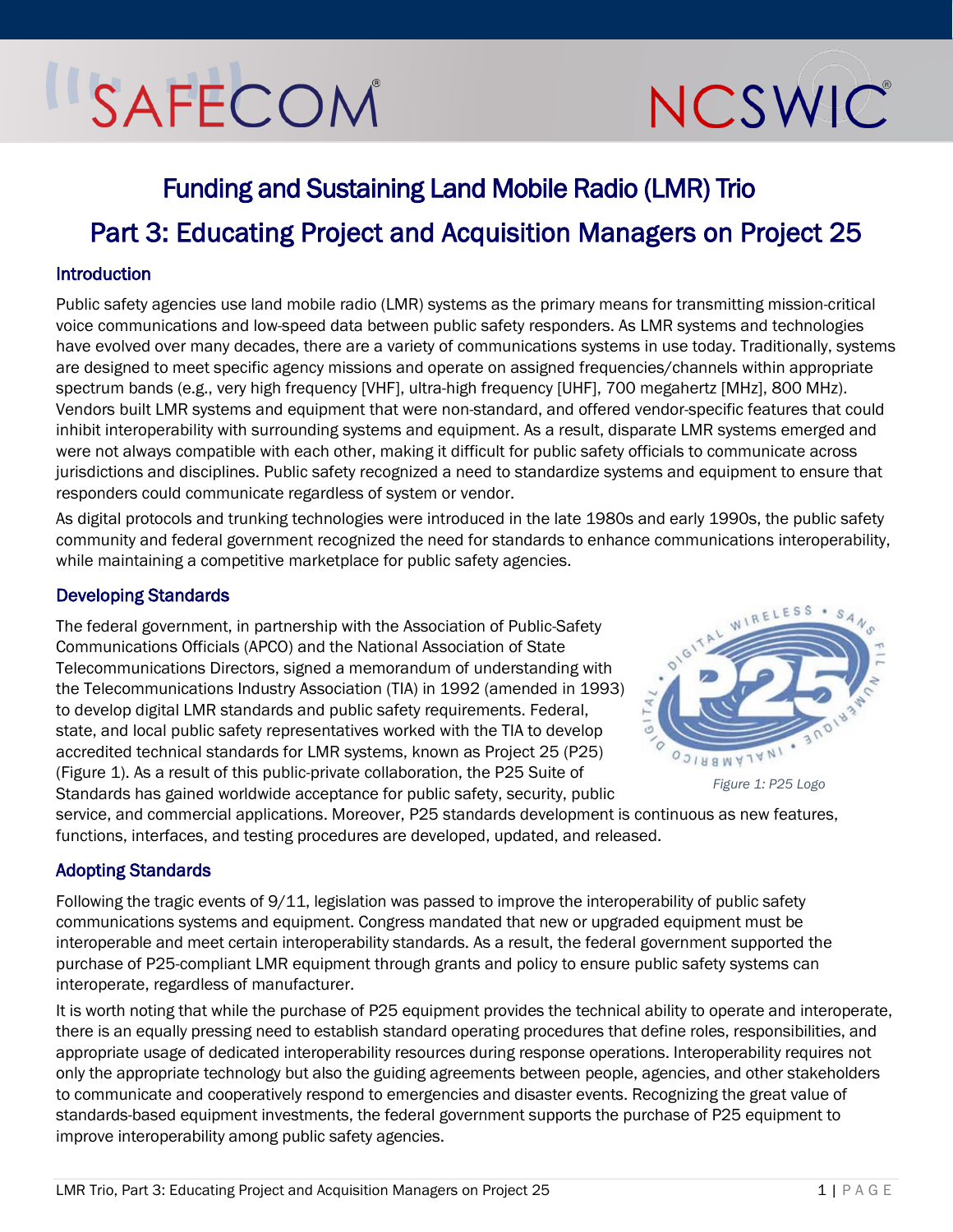#### Guidance for Purchasing P25 Equipment

The Cybersecurity and Infrastructure Security Agency collaborates with SAFECOM and the National Council of Statewide Interoperability Coordinators (NCSWIC) to provide annual guidance to recipients investing in emergency communications. The *[SAFECOM Guidance on Emergency Communications Grants](https://www.cisa.gov/safecom/funding)* (*SAFECOM Guidance*) provides recommendations, best practices, and resources for recipients purchasing LMR equipment, including detailed information on P25 standards. Specifically, the *SAFECOM Guidance* recommends that recipients:

- Read the P25 technical standards for LMR. The published standards approved by the P25 Steering Committee are available to employees of qualified government agencies at no cost by completing the TIA online request form at: [standards.tiaonline.org/all-standards/p25-downloads-application.](https://standards.tiaonline.org/all-standards/p25-downloads-application) To date, TIA has published more than 70 standards detailing the specifications, messages, procedures, and tests applicable to the 13 interfaces, multiple feature sets, and functions offered by P25. The test documents include performance, conformance, and interoperability test procedures to ensure baseline compliance with the applicable technical standards. Project and acquisition managers should read any P25 technical standards documents that apply to their system planning or educate themselves before speaking with P25 vendors.
- Include P25 references in *Requests for Proposals* (RFP) and vendor inquiries. There are several resources for recipients to reference when developing RFPs and vendor inquiries. These resources help project and acquisition managers to determine which standards are applicable and ensure that proposed projects are compliant with the P25 Suite of Standards. Resources include:
	- o P25 Technology Interest Group's (PTIG) *Capabilities Guide*. The guide provides example project requirements and RFPs for agencies to reference. This document and other P25 resources are available on the PTIG website following free registration at: [project25.org.](http://www.project25.org/)
	- o *[Statement of Project 25 User Needs](https://www.cisa.gov/publication/p25)* (SPUN). Developed by the P25 Steering Committee, the SPUN is a framework for users to better understand P25 technologies and define their communications needs. The SPUN provides high-level explanations of P25 system architecture, features, and functions as defined in the P25 Suite of Standards and recognized by P25 users and system administrators. It translates the more than 70 P25 Standards into relatable content to help public safety officials understand all the capabilities available to them.
- Select P25 eligible equipment. To improve interoperability across LMR systems, project and acquisition managers should ensure that digital voice LMR systems and equipment purchased comply with the P25 Standards. The P25 [Compliance Assessment Program \(CAP\)](https://www.dhs.gov/science-and-technology/p25-cap) is a formal, independent process created by the Department of Homeland Security (DHS) and operated in collaboration with the National Institute of Standards and Technology. The P25 CAP ensures that communications equipment that is declared by the supplier to be P25-compliant is tested against the standards with publicly available results. As a voluntary program, P25 CAP allows suppliers to publicly attest to their products' compliance with a selected group of requirements through the *Summary Test Report* and *Supplier's Declaration of Compliance* based on the *Detailed Test Report* from the DHS-recognized laboratory that performed the product testing. In turn, P25 CAP makes these documents available, along with a list of grant-eligible equipment, to the public safety community to inform their purchasing decisions at: [dhs.gov/science-and-technology/first-responders.](https://www.dhs.gov/science-and-technology/first-responders)
- Obtain documented evidence of P25 compliance. Recipients, project managers, and acquisition managers can obtain evidence in one of two ways:
	- o Through documented evidence that the equipment has been tested and passed all the applicable, published, and normative P25 compliance assessment test procedures for performance, conformance, and interoperability as defined in the latest P25 CAP's *[Compliance Assessment](https://www.dhs.gov/science-and-technology/bulletins)  [Bulletins](https://www.dhs.gov/science-and-technology/bulletins)* for testing requirements. Before purchasing equipment, managers should confirm whether the vendor has participated in equipment testing consistent with the P25 CAP. If the documentation for applicable equipment is not yet available through the P25 CAP, managers should obtain documented evidence from the manufacturer, as part of the RFP, stating that the applicable tests followed the published test procedures in the P25 Suite of Standards. The manager should also review the published test procedures/standards provided by TIA to identify the appropriate tests and results.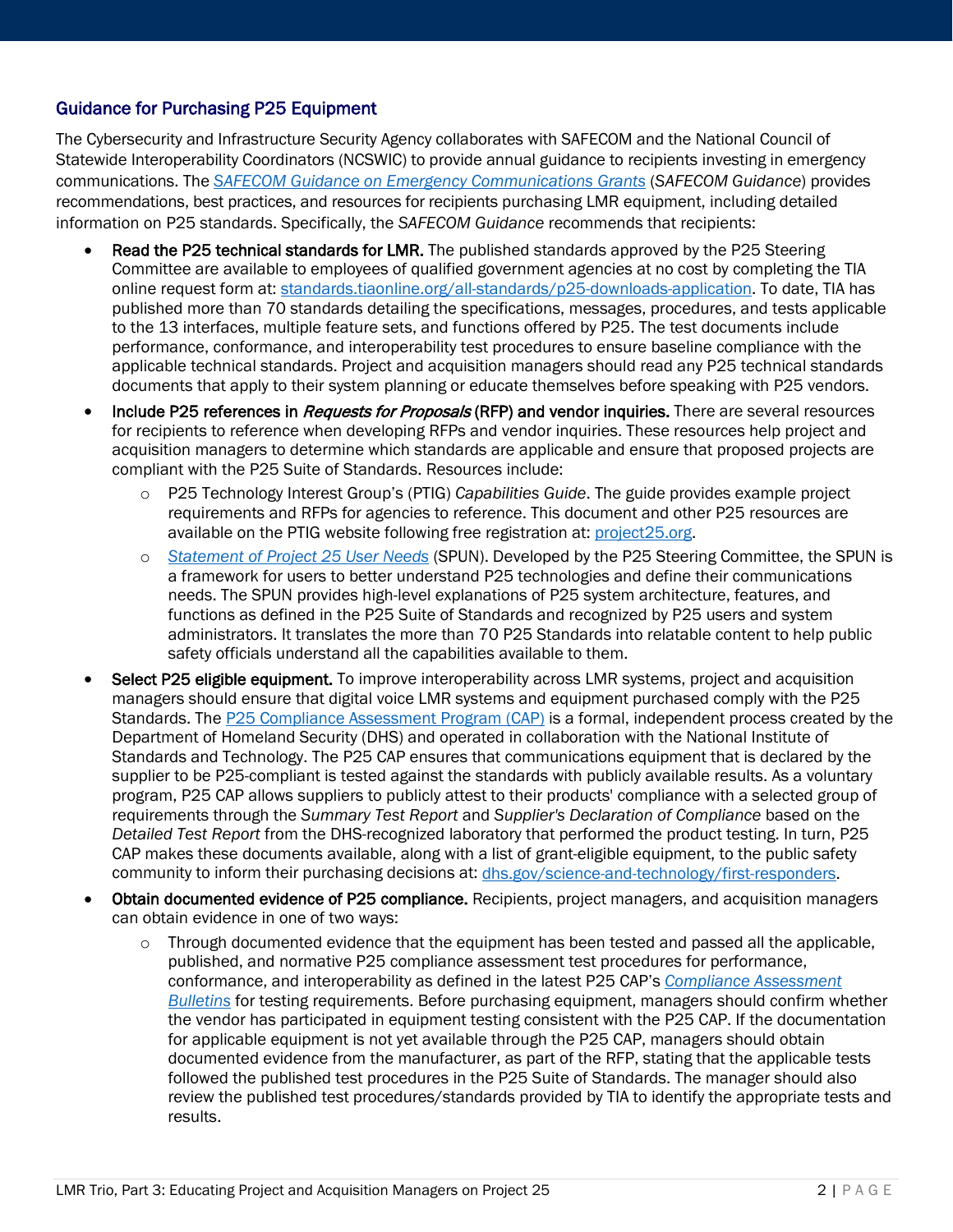- Ensure additional features purchased are P25-compliant. Recipients should ensure that added equipment, features, or capabilities are P25-compliant. Vendor-specific features may not be P25-compliant and, as a result, may hinder interoperability with other equipment and devices that do not share those features. This issue may be especially prevalent in situations where disparate manufacturers' systems will be interoperating. Managers should request the vendor provide a list of non-standard features/functionality and ascertain there is no comparable standard and the use of the feature/function will not impede interoperability with P25-compliant equipment systems. Conversely, managers should also request the vendor(s) provide lists of standardized and non-standardized features, functions, and services confirming that they will yield the expected interoperability in both the same and dissimilar manufacturer deployed systems environments. In addition, when federal grant funds are used to purchase P25 LMR equipment that contains non-standard features or capabilities, where there is a comparable P25 feature or capability available, recipients must ensure the standards-based feature or capability is included as well.
- If encryption is required, ensure compliance with the P25 standard for the Advanced Encryption Standard (AES), when applicable. To ensure the interoperability of encrypted communications between public safety agencies, devices used by responders must share a common encryption key and algorithm. The following provides additional guidance on encryption:
	- $\circ$  Recipients using federal funds to purchase encryption options for new or existing communications equipment should ensure that encrypted capabilities are compliant with the current publication of ANSI/TIA-102.AAAD *P25 Block Encryption Protocol* standard.
	- $\circ$  Recipients investing in encryption are strongly encouraged to implement the AES 256-bit Encryption Algorithm as specified in the *P25 Block Encryption Protocol*. The P25 Suite of Standards references AES as the primary encryption algorithm but continues to allow Data Encryption Standard-Output Feedback (DES-OFB) for backward compatibility and interoperability with existing systems. The current version of the *P25 Block Encryption Protocol* should be identified in all procurement actions when encryption is required.
	- $\circ$  Recipients seeking to use federal grant funds to purchase non-standard encryption features or capabilities for new or existing equipment must ensure 256-bit AES is also included to ensure their devices can interoperate in an encrypted mode.
	- $\circ$  Recipients currently using DES-OFB should no longer invest in this encryption method unless the AES (256 bit) encryption is also provided. The continued use of DES-OFB or other non-standard encryption algorithms is strongly discouraged due to security concerns. Recipients should include the anticipated timeline to complete the migration to AES. The federal government recognizes AES as a more robust encryption algorithm and strongly recommends entities migrate to AES as it will enhance interoperability with federal entities, as well as state and local public safety agencies implementing encryption in the future.
- Provide written justification required for non-P25 purchases. If a recipient uses federal funds to purchase equipment that is not compliant with P25 Standards, a written justification should be provided to the grantor. Authorizing language for most emergency communications grants strongly encourages investment in standards-based equipment. Many granting agencies will not approve non-standards-based equipment unless there are compelling reasons for using other solutions.
	- o Funding requests by public safety agencies to replace or add radio equipment to an existing non-P25 system (e.g., procuring new portable radios for an existing analog system) will be considered if there is a compelling reason why such equipment should be purchased and a written justification of how the equipment will advance interoperability and support eventual migration to interoperable systems. The written justification should also explain how that purchase will serve the applicant's needs better than equipment or systems that meet or exceed such standards. Absent compelling reasons for using other solutions, public safety agencies should invest in standards-based equipment.